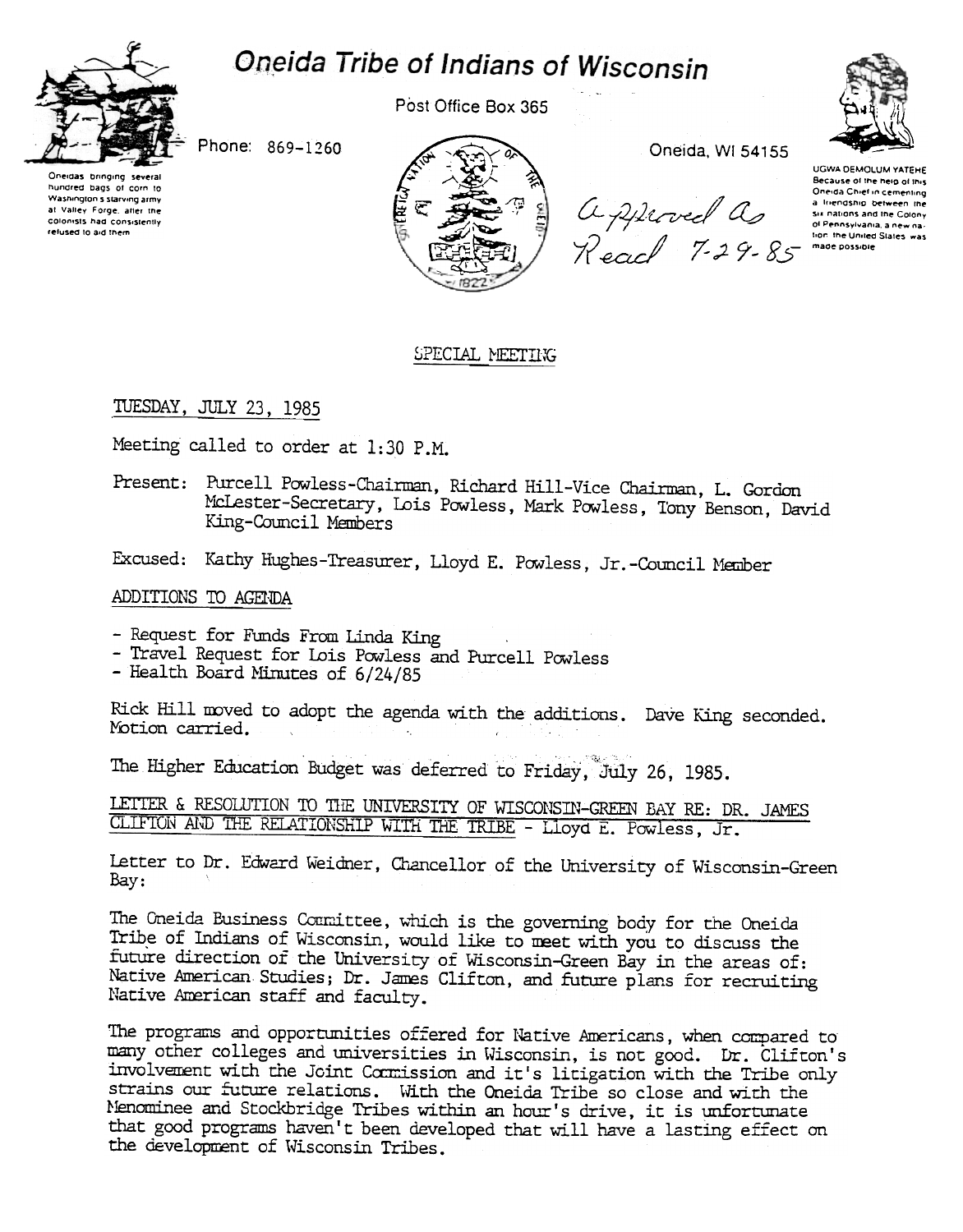Oneida Tribe of Indians of Wisconsin Special Meeting - July 23, 1985 Page 2

## LETTER TO DR. WEIDNER (CONTINUED)

I am including resolutions from the Oneida Tribe and the Oneida Tribal School Board and resolution and material concerning the Wisconsin Tribes position on Dr. Clifton.

Please inform me what format you want for the meeting, a suggested time and date, and any other issues you feel need to be addressed. Thank you for your cooperation on our request.

Signed Purcell Powless.

Resolution  $#7-23-85-A$ :

- WHEREAS, The Oneida Tribe of Indians of Wisconsin is a federally recognized Indian government and a Treaty Tribe recognized by the laws of the United States, and
- WHEREAS. The Oneida Tribe has a strong commitment to educating it's people, and
- A working relationship with institutions of learning is an important WHEREAS. part of the learning process, and
- The University of Wisconsin-Green Bay is an institution which by WHEREAS, it's location is ideal for programs to help the educational growth of the Oneida Tribe, and
- The time has come for developing a plan for the future in staff and WHEREAS, faculty recruitment, Native American Studies Programs, and working relationships.
- NOW, THEREFORE BE IT RESOLVED: That the Oneida Tribe of Indians of Wisconsin supports the Oneida Tribal School Board and its concerns, and
- BE IT FURTHER RESOLVED: That the Oneida Tribe wishes to meet with the Chancellor of the University of Wisconsin-Green Bay and begin dialogue for future plans.

Gordon McLester moved to approve sending the letter and adopting the above resolution. David King seconded. Notion carried.

#### REQUEST FROM LINDA KING

The Business Committee reviewed the request from Linda King for \$354.00 to attend Universal Modeling School. After discussion, Tony Benson moved to deny the request. Rick Hill seconded. Gordon McLester abstained. Lois Powless did not vote. Motion carried.

Lois Powless moved to have Lloyd E. Powless, Jr. and the Education Department work on the possibility of setting up a modeling school in the community. Rick seconded. Motion carried.